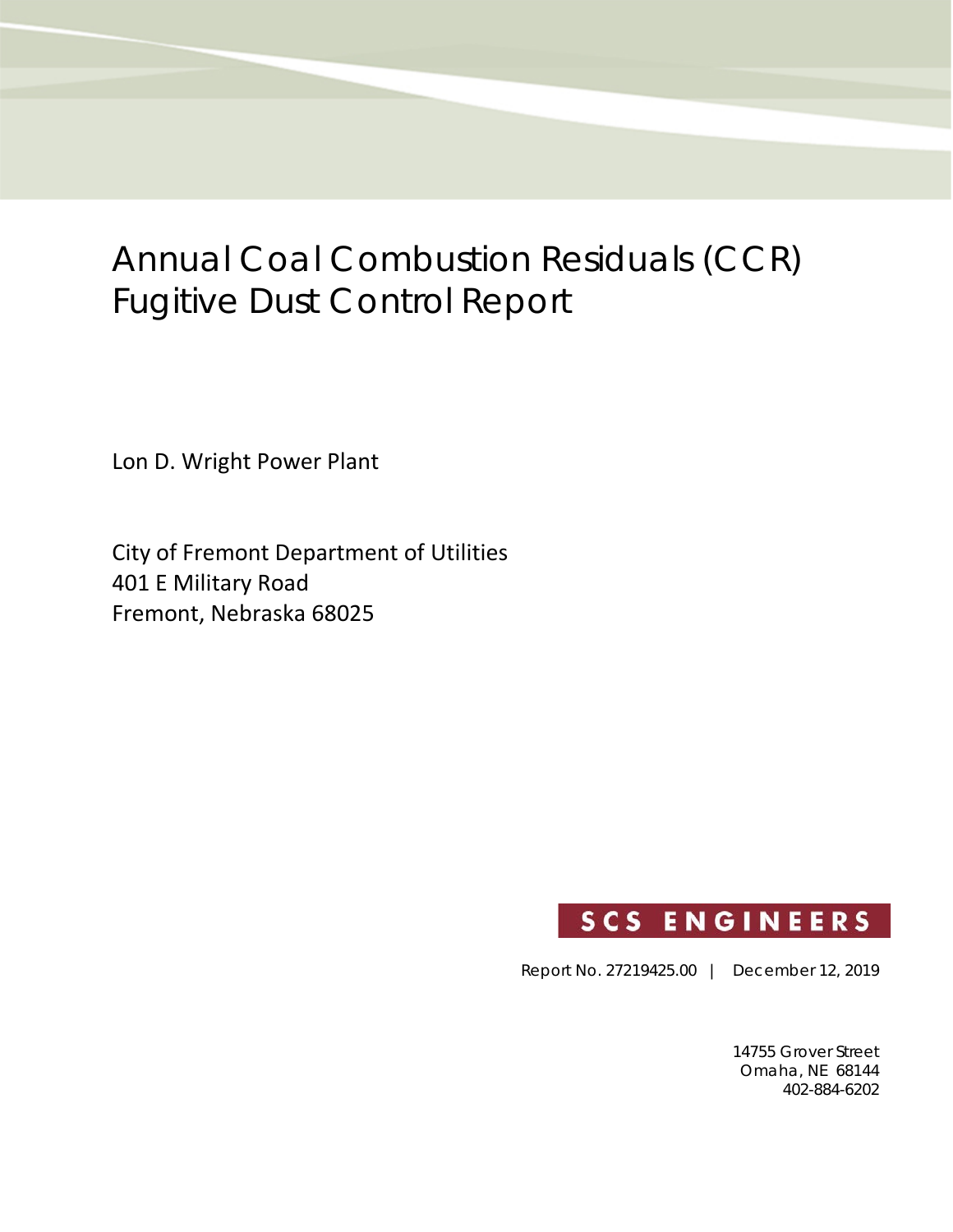#### Table of Contents

| Section        |  | Page |
|----------------|--|------|
| $\mathbf 1$    |  |      |
| 2 <sup>7</sup> |  |      |
| 3 <sup>1</sup> |  |      |
| $\overline{4}$ |  |      |
| 5              |  |      |
| 6              |  |      |

#### Tables

| Table 1 | <b>CCR Fugitive Dust Observations &amp; Actions</b> |
|---------|-----------------------------------------------------|
|---------|-----------------------------------------------------|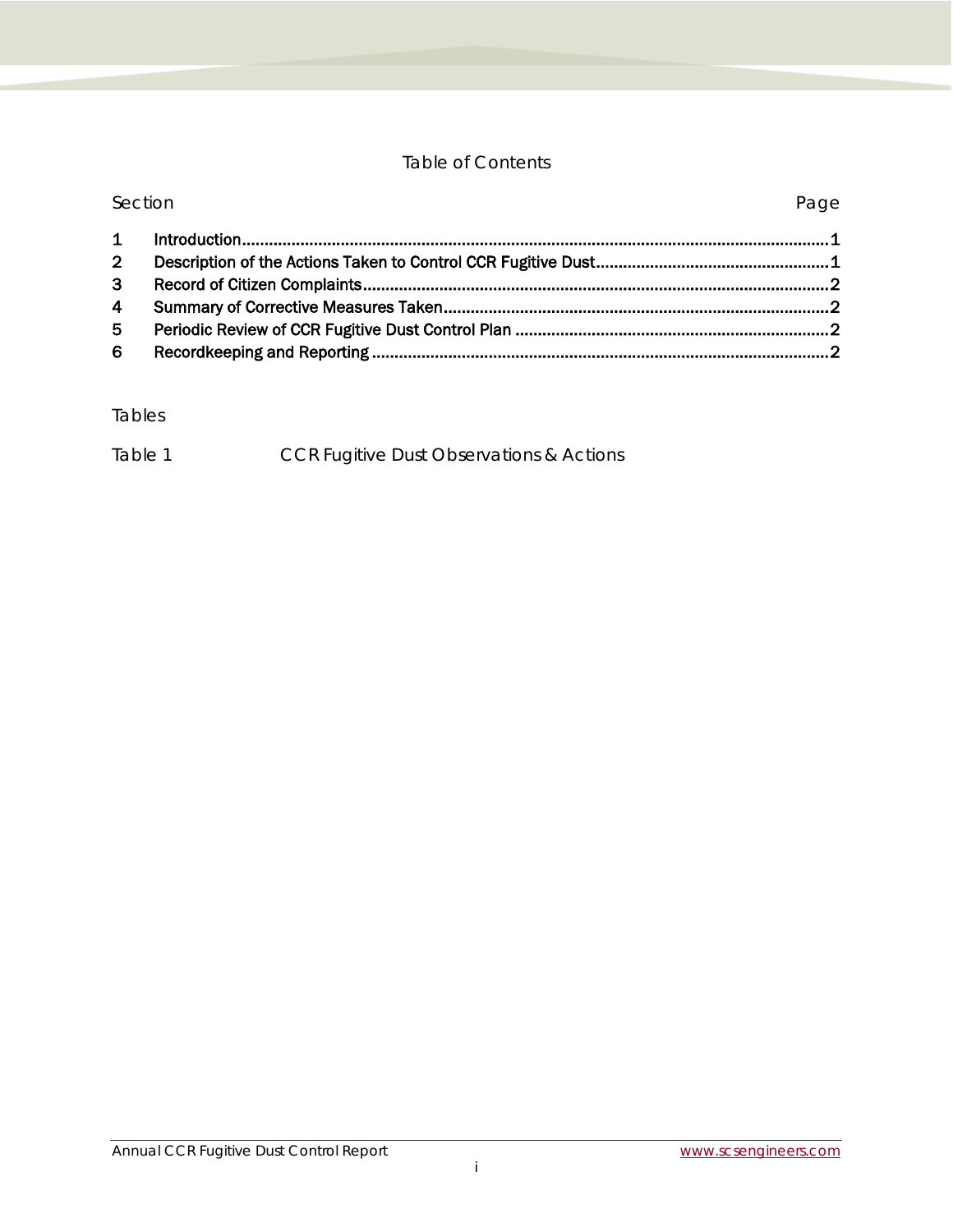#### <span id="page-2-0"></span>**1 INTRODUCTION**

The City of Fremont Department of Utilities (FDU) operates the Lon D. Wright Power Plant located at 2701 East First Street in Fremont, Nebraska. The Lon D. Wright Power Plant operates 3 coal-fired electric generation units (Units 6, 7, and 8) each consisting of a boiler and steam turbine. The 3 coalfired electric generation units share an ash handling system including silos, dewatering and settling tanks, and conveyance systems. Each unit has a dedicated baghouse. Additionally, Unit 8 ash handling system includes an electrostatic precipitator (ESP) and spray dryer absorber (SDA). Associated with the Lon D. Wright Power Plant is a CCR Landfill. The CCR Landfill is subject to the CCR Rule and in accordance with the rule must complete an Annual CCR Fugitive Dust Control Report as specified in Section §257.80(c) of the rule. In accordance with Section 5 of the facility's CCR Fugitive Dust Control Plan (FDCP), this document addresses the annual report for 2019.

This report describes the actions taken to minimize CCR fugitive dust from the CCR unit at this facility, provides a record of citizen complaints received since the previous report, and summarizes any corrective measures taken to minimize CCR fugitive dust.

#### <span id="page-2-1"></span>**2 DESCRIPTION OF THE ACTIONS TAKEN TO CONTROL CCR FUGITIVE DUST**

In accordance with the CCR FDCP developed for this facility, the following dust control procedures outlined in section 3.2 of the FDCP are to be used when needed to minimize CCR from becoming airborne:

- CCR Conditioning
- Personnel Training and Communications
- Routine Evaluation of Affected Areas
- Contractor Communications
- Citizen Complaint Protocol and Procedures

In accordance with the CCR FDCP developed for this facility, the following potential control measures outlined in section 3.3 of the FDCP are considered appropriate options to be used when needed to minimize CCR from becoming airborne:

- Application of additional water or chemical dust suppressant in problem areas and/or during specified weather conditions and/or specified activities
- Cease specified activities during times of moderate or high winds
- Reduce speed limits on haul roads
- Cover or provide wind blocks for specified activities or small areas that have the potential to disperse CCR ash via wind.
- Other measures as applicable.

During this reporting period (December 10, 2018 – November 25, 2019), CCR fugitive dust was observed on 3 occasions at the facility. These occasions, along with a description of the actions taken to control the fugitive CCR dust are described in Table 1 on the following page.